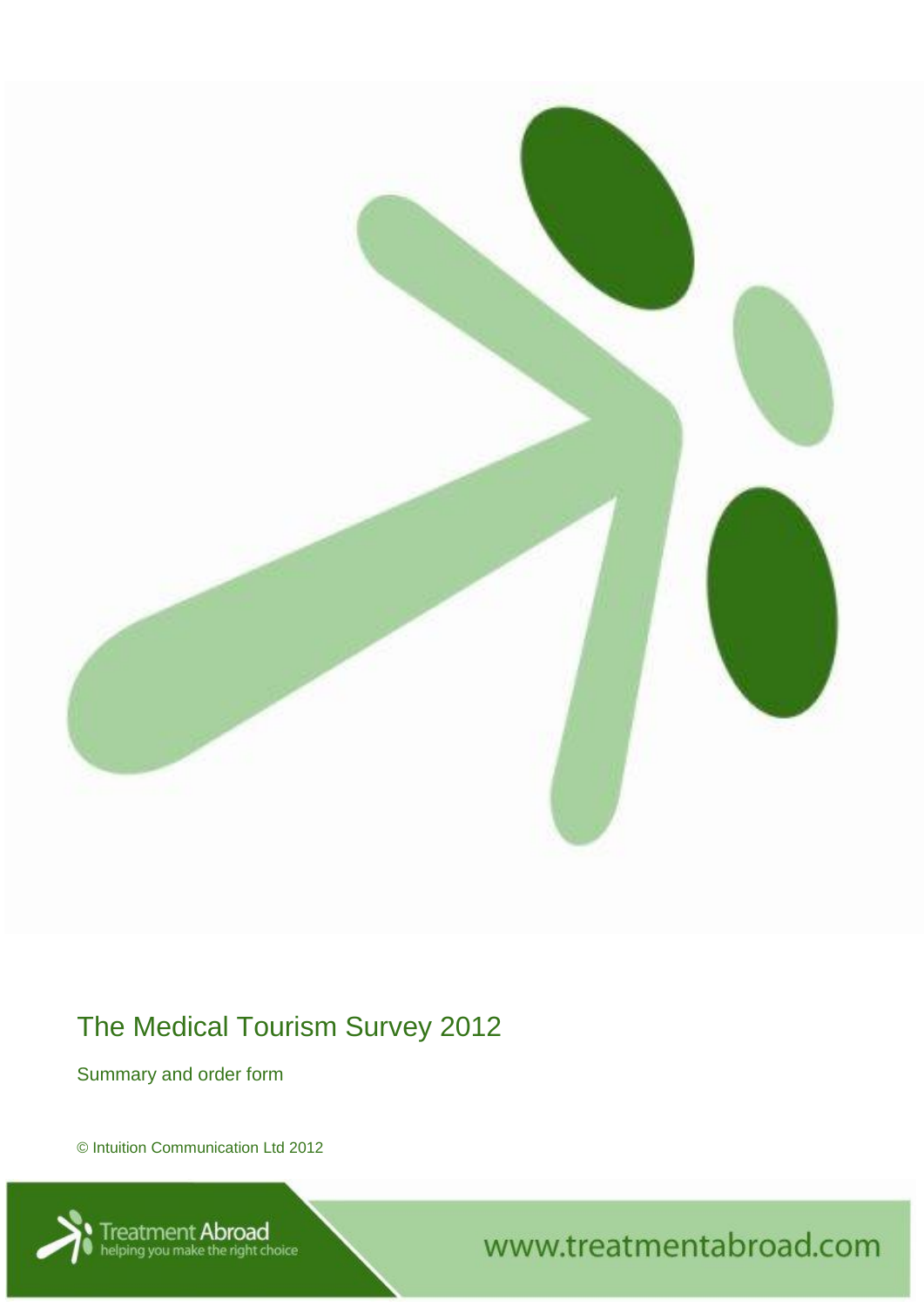### **1 The Treatment Abroad Medical Tourism Survey 2012**

Our medical tourism survey reveals the latest trends in travelling overseas for treatment, be it for health-related, dental, infertility, obesity or cosmetic treatment or surgery. More than 1,000 patients took part in the study, the largest of its kind in the UK and Europe.

The Treatment Abroad Medical Tourism Survey explores the experiences of patients who have gone abroad for some form of surgery or medical or dental treatment. The research was undertaken by European Research Specialists on behalf of Intuition Communication who run [Treatment Abroad,](http://www.treatmentabroad.com/) and the [International Medical Travel Journal.](http://www.imtj.com/)

The research provides insight into:

- Why patients decide to travel for treatment
- What kind of treatment they undergo
- Where they go
- What they spend on the trip
- The good and bad aspects of their customer and patient experience

The Treatment Abroad Medical Tourism Survey collected quantitative and qualitative data on patients' experiences when travelling abroad for treatment. 1,045 respondents took part in the survey. 55% of respondents were from the UK. (Data analysis is provided for UK residents and non-UK residents.)

#### **Purchase the report**

The 150 page report can be purchased from Intuition Communication Ltd. The report will be available for purchase from Monday 19 March 2012.

- Normal price £350 (420 euros)
- Discounted price for clients of Intuition Communication/Treatment Abroad: £275 (330 euros)

Complete and return the order form later in this document to place your order.

The report will be supplied as a PDF file.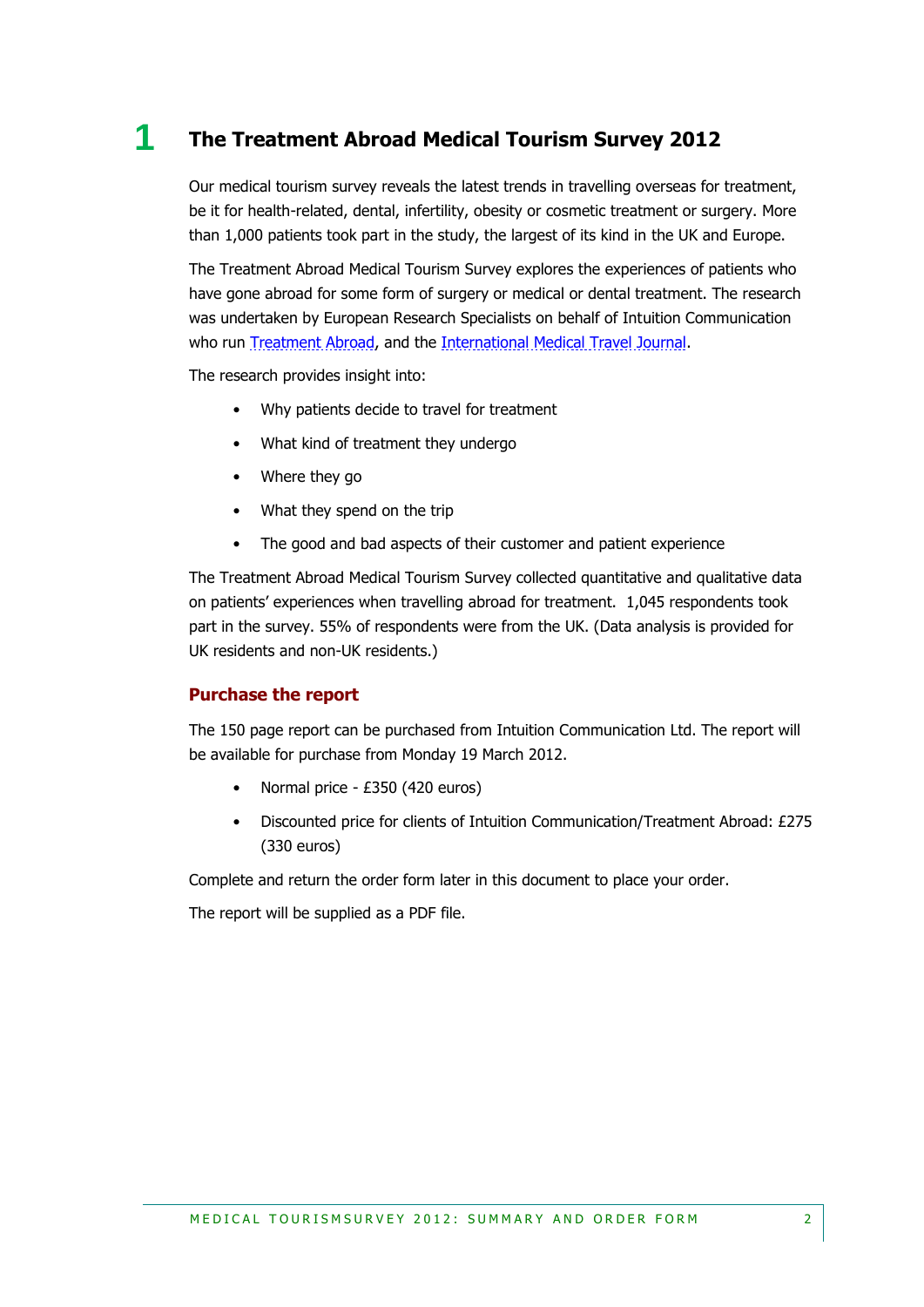### **2 Key findings**

- For all patients in the survey from all countries, Hungary was the leading destination (12% of respondents), followed by Belgium (11%). Poland, Turkey, Spain, the Czech Republic and India were the destination for around 7% of patients each.
- For UK patients travelling overseas, Belgium (16%) was the most popular destination for treatment, followed by Hungary (15%), Poland (10%), Czech Republic (9%) and Turkey (9%) and Spain (7%).
- 42% of the UK patients in the study went abroad for cosmetic surgery, 32% for dental treatment, 9% for obesity surgery, and 4% for both infertility treatment and orthopaedic surgery.
- Hungary was the most popular destination for dental treatment (chosen by 38% of UK dental travellers) while Belgium was most popular for cosmetic surgery (18%). The most popular destinations for obesity surgery treatment were Belgium (50%) and the Czech Republic (21%). Spain, Cyprus and the Czech Republic lead the way in providing infertility treatment for UK couples.
- Nine out of ten respondents would definitely or probably go abroad for treatment again and the same number would recommend going abroad for treatment to a friend or relative.
- 84% would go back to the same doctor, dentist or clinic.
- 51% of respondents travelled to a country they had never been to before for their treatment.
- Patient satisfaction levels for their treatment abroad were high with 85% either 'very' or 'quite' satisfied with their experience. Levels of satisfaction were highest for infertility and dental treatments. Asked for reasons for their satisfaction, all respondents cited professionalism of staff, price and quality of care.
- Cost was cited by 83% of participants as the most important reason for travelling abroad for treatment. Dental patients also cited the ability to combine treatment with a holiday while cosmetic surgery patients cited worries about hospital infection in the UK. Orthopaedic, infertility and obesity surgery patients all cited the ability to avoid waiting lists at home.
- 71% said they had saved more than £2,000 by travelling overseas. 12.7% said they had saved more than £10,000 by going abroad for treatment. The greatest savings were seen to have been for dental and orthopaedic treatment.
- 82% of respondents said that clinic or hospital staff spoke their language 'very' or 'extremely' well. Only 4.4% said staff spoke their language 'not at all well', a regularly cited concern of those thinking of treatment overseas.
- More than two thirds (67.2%) said they did not require further treatment or follow up on returning home. Seven out of ten were contacted by their overseas clinician or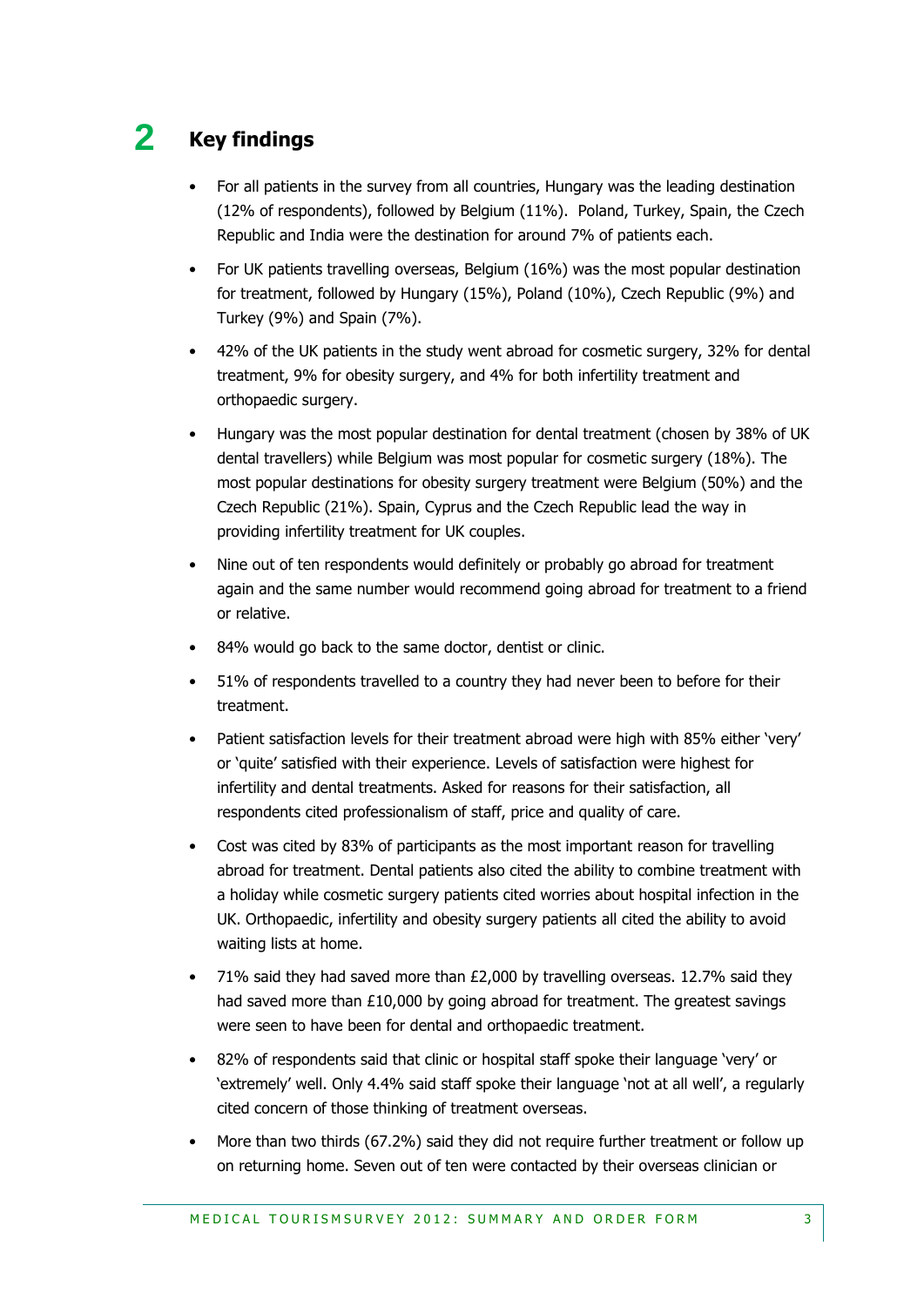clinic upon their return home, usually by email.

- The average in-patient stay among respondents was just three days with the average trip length being 16 days. The longest stay was for orthopaedic patients, the shortest for obesity patients.
- Worryingly, fewer than one in ten of those who took part had bought special travel insurance designed for people going abroad for medical treatment, mistakenly relying on standard travel insurance that would not have covered them in the result of loss or accident. One in three had no travel insurance at all!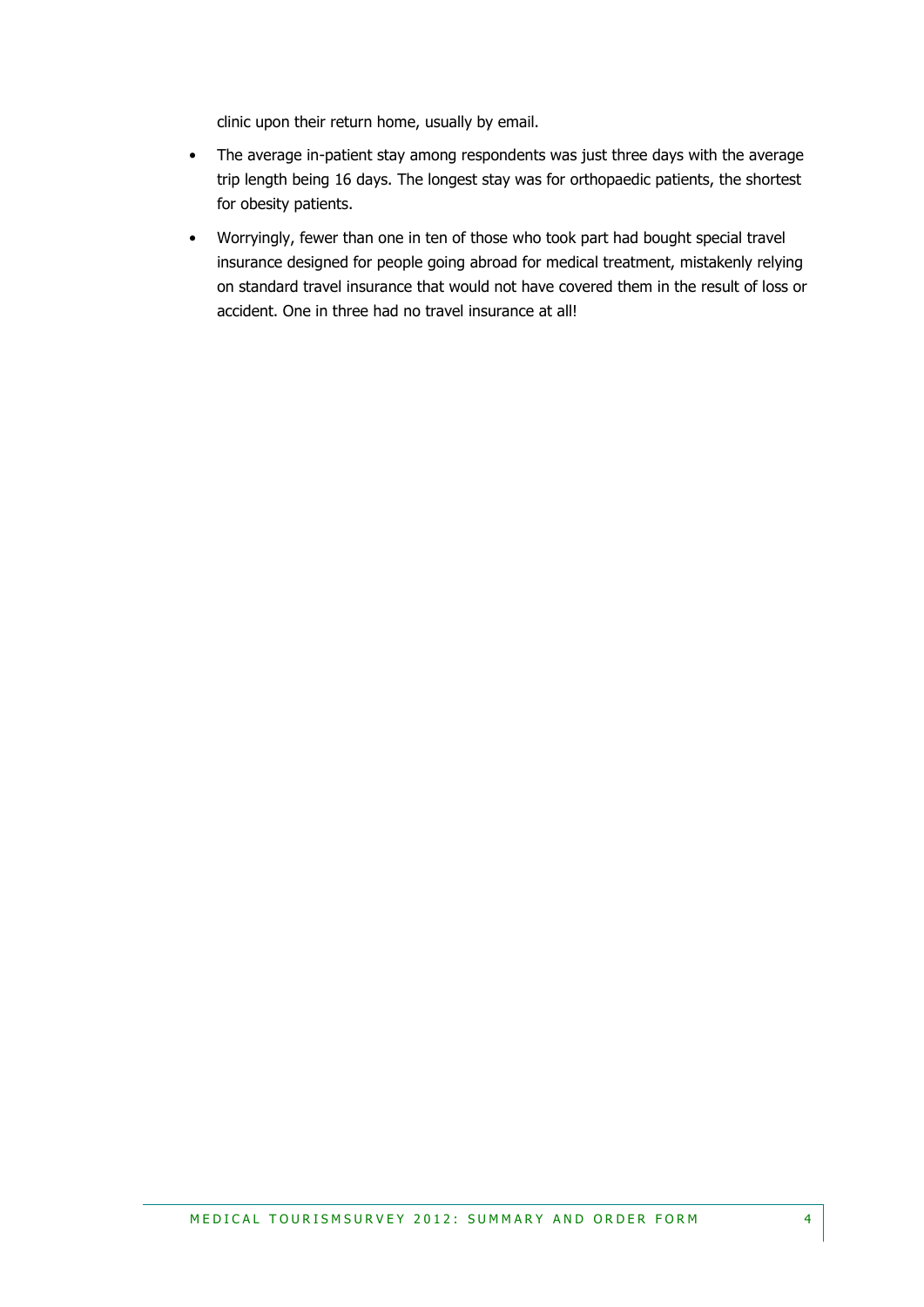## **3 Report contents**

Executive summary

Reason for medical tourism study

Methodology

Results of the medical tourism survey

- Demographics of medical tourists
- Where did they go?
- Reason for choice of country
- Treatment type
- Specific treatment carried out
- Bookings made direct or through an agency/facilitator
- Rating of agencies and facilitators
- Duration of trip
- Travel insurance
- Reasons for travelling abroad for treatment
- Satisfaction levels
- Choice of provider
- Expenditure
- Accommodation whilst abroad
- The hospital/clinic experience
- Patient communication
- Follow up care and support
- Additional comments

Appendix 1: Invitation to participate

Appendix 2: Destination for treatment

Appendix 3: Verbatim responses

- Reasons for going abroad
- Reasons for choosing
- Handling of queries after the visit
- Additional comments on the experience
- Reasons for satisfaction
- Reasons for dissatisfaction

Appendix 4: Specific operation data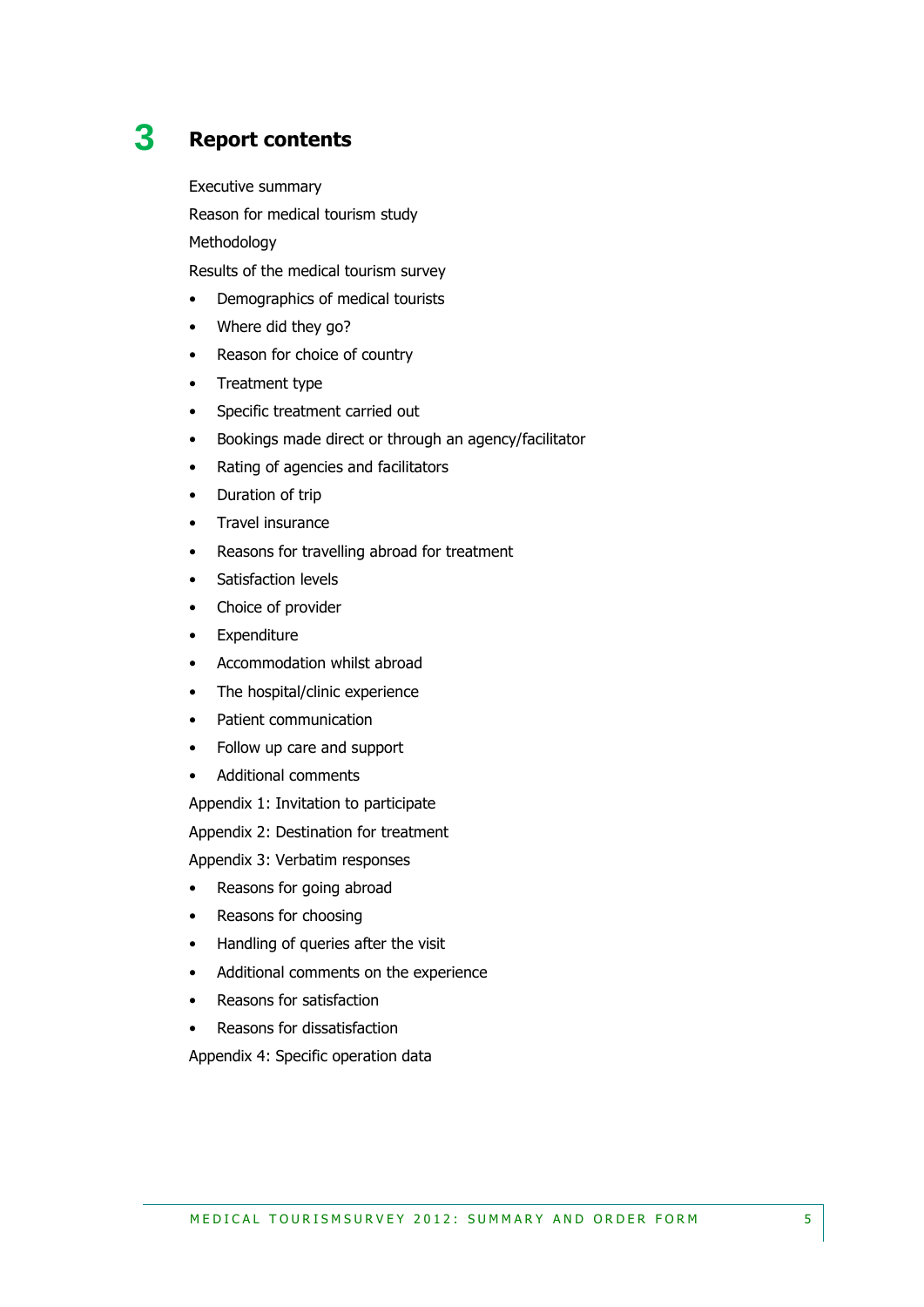#### **MEDICAL TOURIST SURVEY 2012: ORDER FORM**

Please supply in PDF format one copy of the Treatment Abroad Medical Tourist Survey 2012.

| Company Name        |  |
|---------------------|--|
| Address             |  |
|                     |  |
|                     |  |
|                     |  |
| <b>Contact Name</b> |  |
| Contact Job Title   |  |
| Telephone           |  |
| Email               |  |

#### **PAYMENT**

We require payment by credit card or Paypal

Normal price - £350 (420 euros) plus 20% VAT if applicable

Discounted price for clients of Intuition Communication/Treatment Abroad £275 (330 Euros) plus 20% VAT if applicable



VAT number (for EU companies) ……………………………………………………………….

#### **PAYMENT VIA PAYPAL**

Make a PayPal payment to keithpollard@intuition-comms.co.uk

#### **PAYMENT VIA CREDIT CARD**

Enter credit card details overleaf.